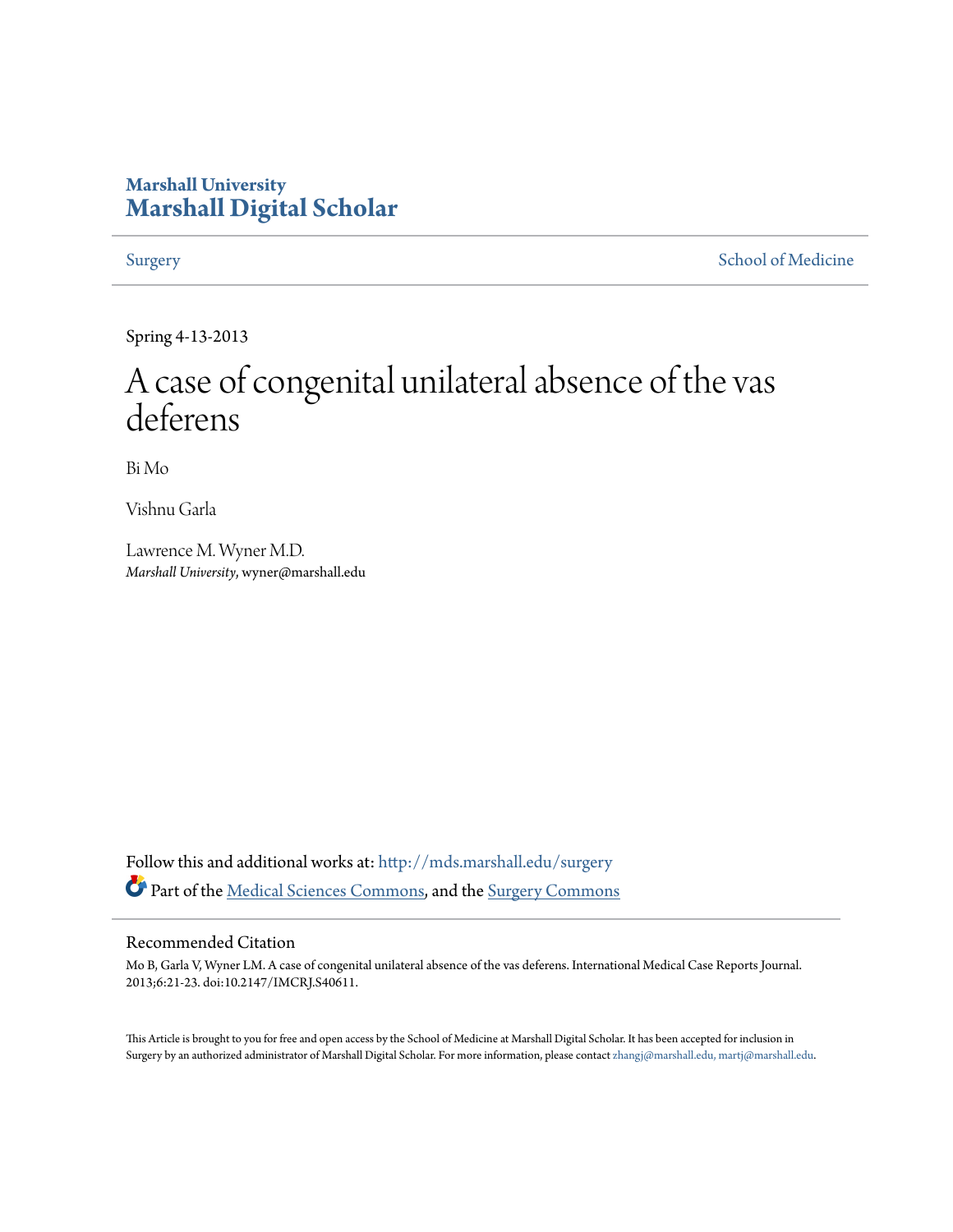#### CASE REPORT

# A case of congenital unilateral absence of the vas deferens

Number of times this article has been viewed This article was published in the following Dove Press journal: International Medical Case Reports Journal 13 April 2013

Bi Mo<sup>1</sup> Vishnu Garla2 Lawrence M Wyner<sup>1</sup>

<sup>1</sup>Department of Surgery, <sup>2</sup>Department of Internal Medicine, Marshall University, Huntington, WV, USA

**Background:** Congenital unilateral absence of the vas deferens occurs in 0.5%–1.0% of males. It has been associated with various genitourinary abnormalities, including renal agenesis. We report a case of congenital unilateral absence of the vas deferens found incidentally during vasectomy in a patient with known unilateral renal agenesis.

**Case presentation:** A 24-year-old male presented to our urology clinic requesting vasectomy. His past history was significant for left renal agenesis. Following successful right vasectomy, several attempts to locate the left vas deferens were unsuccessful. We diagnosed congenital unilateral absence of the vas deferens. Follow-up semen analysis showed azoospermia.

**Conclusion:** As vasectomies are increasingly performed in outpatient settings, it is imperative that physicians be aware of this condition, which can be recognized by a simple physical exam. Recognition could prevent unnecessary surgery and prompt providers to investigate for associated abnormalities.

**Keywords:** vas deferens, embryology, abnormalities, surgery

## **Background**

Congenital unilateral absence of the vas deferens (CUAVD) was first described by John Hunter in 1737.<sup>1</sup> Reverdin in 1870 described the association between vas deferens agenesis and ipsilateral renal agenesis.2 CUAVD is an uncommon entity with a reported prevalence range of  $0.5\%$ –1% in the male population. It has been associated with renal agenesis and a variety of other anomalies. As vasectomies are being increasingly performed by family medicine physicians they may encounter this condition more frequently. Awareness of this condition would help uncover coexisting anomalies.3

We present a case of CUAVD which was found incidentally during a vasectomy in a patient with ipsilateral renal agenesis.

### **Case presentation**

A 24-year-old male presented to our urology clinic requesting vasectomy. The patient was married and had fathered one child with his wife. A detailed pre-operative history showed that the patient had left renal agenesis. There was no documented evaluation for any other concomitant anomalies of the genitourinary system. Written consent was obtained. During the procedure the patient was locally anesthetized with 1% xylocaine. His right vas deferens was palpated; a small transverse incision was made in the upper midline region of the scrotum. The right vas deferens was isolated, doubly clamped and the intervening segment excised and sent for pathology, which subsequently confirmed

Correspondence: Bi Mo Marshall University School of Medicine, 1600 Medical Center Drive, Huntington, WV 25701, USA Tel +1 267 265 0066 Email [pingumo@gmail.com](mailto:pingumo@gmail.com)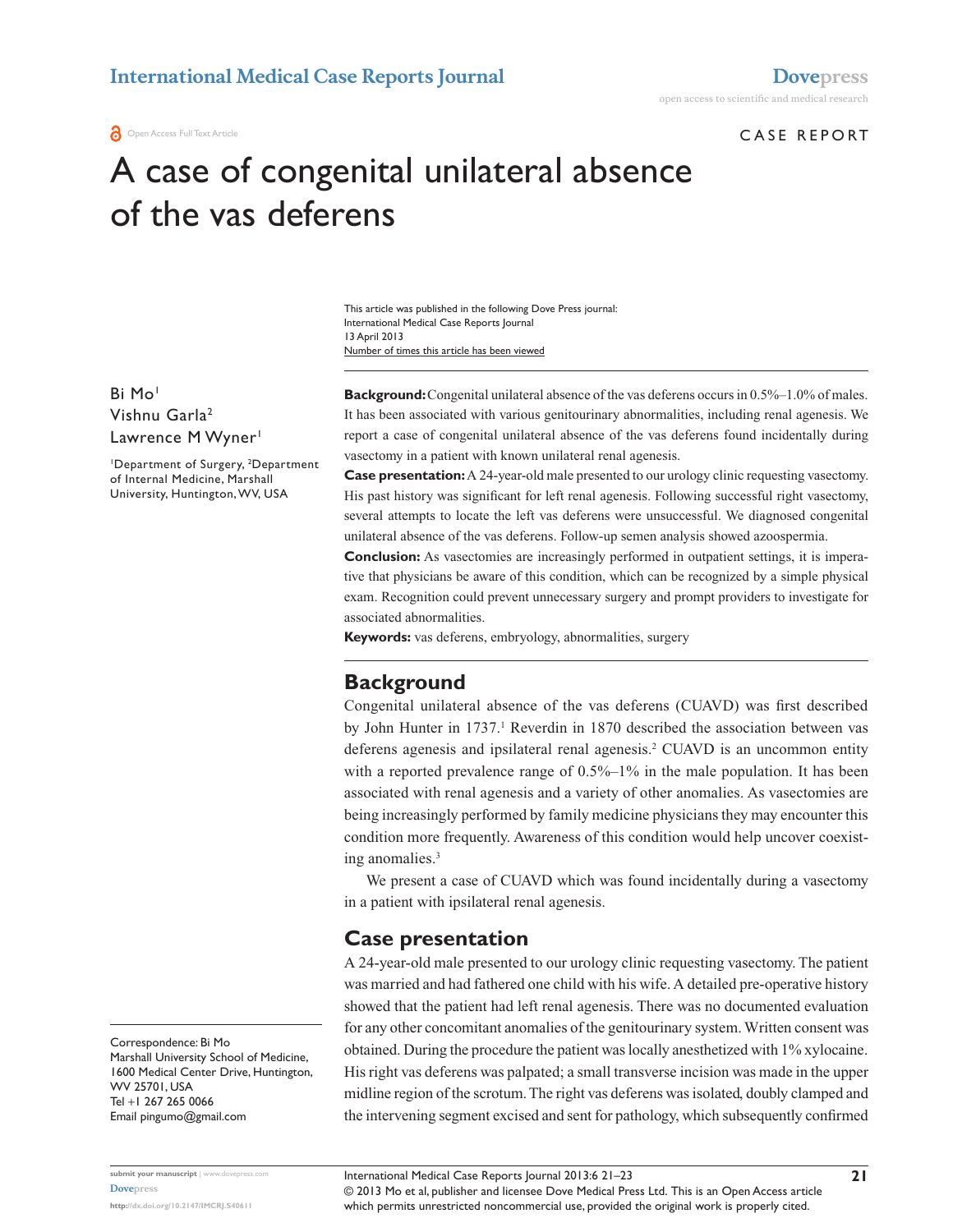it as the vas deferens. After hemostasis was achieved the left hemiscrotum was palpated, however the vas deferens was not identified. A structure thought to be the atrophic vas deferens was isolated, doubly clamped and the intervening segment sent for pathology; however, frozen section revealed it to be a blood vessel. After suturing the blood vessel and closing the incision, an incision was made 2 cm away where the left vas deferens was thought to be palpated; however, it turned out to be the stitches placed on the previously mentioned blood vessel. The incisions were closed and bandages were applied. The patient was diagnosed with unilateral absence of the vas deferens. He was discharged in stable condition. He returned for follow-up two months later, at which time his incisions had healed and he was doing well. The patient's post-operative semen analysis showed azoospermia. The patient was not tested for cystic fibrosis trans membrane conductance regulator (CFTR) gene mutation as he had completed his family and there was no risk of further genetic transmission.

## **Discussion**

CUAVD is a rare entity and has an incidence of 0.5%–1% in the male population as described above.<sup>3</sup> It is commonly discovered either during an evaluation for infertility or during a vasectomy.4 About 0.06%–0.8% of the patients undergoing vasectomy have CUAVD.<sup>3</sup> CUAVD occurs twice as commonly on the left as compared to the right side. It is divided into two subgroups based on the fertility status. Patients who were fertile had a high incidence of ipsilateral renal agenesis. Patients who were not fertile had a partially obstructed contralateral vas deferens but normal upper urinary tracts.<sup>3</sup>

Renal agenesis is more commonly associated with unilateral vasal agenesis (73.7%) compared to the bilateral form  $(11.8\%)$ .<sup>3</sup> CUAVD occurring with renal agenesis is due to an intrinsic Wolffian duct defect. In the embryo, the vas deferens arises from the Wolffian duct, which connects the mesonephros and the urogenital sinus. The ureteral bud arises from the Wolffian duct as it curves to enter the cloaca. The penetration of the metanephrogenic blastema by the ureteric bud induces the development of the kidney. Any interruption of this process before the complete separation of the Wolffian duct and ureteric bud can result in renal agenesis and CUAVD whereas interruption in the development of the Wolffian duct after the separation may lead to an isolated unilateral absence of the vas deferens.2

Other renal anomalies associated with CUAVD are malrotation of the solitary kidney, multicystic kidney, ectopic

kidney, and horseshoe kidney.<sup>5</sup> Anomalies of the seminal vesicles, ejaculatory ducts, cryptorchidism, and inguinal hernia have also been reported in association with CUAVD.<sup>4</sup> Rare cases of vesicoureteric reflux and ureterovesical obstruction in the contralateral kidney have also been described.<sup>3</sup> Ipsilateral agenesis of the adrenal glands has also been reported occurring with renal agenesis and absence of the vas deferens.<sup>6</sup>

About 1%–2% of males investigated for infertility have congenital vasal agenesis.<sup>3</sup> Most of these cases are due to bilateral vas agenesis (1%–6%). Only 0.4% of male infertility cases have been attributed to CUAVD. The infertility in CUAVD patients is often due to obstruction of the contralateral vas deferens.3 Casals et al showed that 38% of congenital unilateral absence of the vas deferens cases are associated with mutations in the CFTR gene.<sup>7</sup> About 45% of these mutations were specific to congenital absence of the vas deferens (CAVD) and were not found in cystic fibrosis patients. The OLA/PCR mutation detection system which detects 31 different cystic fibrosis mutations identified only 26% of the CFTR mutations in CAVD patients. This underlines the importance of an extensive CFTR gene analysis in these patients. Previous studies had found low association between renal agenesis and CFTR mutations. According to the authors, the extensive CFTR gene analysis done in place of the routine screening might have been responsible for the increased detection of CFTR mutations in CUAVD patients.7 CFTR gene analysis should be offered to CAVD patients with infertility planning to have children using assisted reproductive techniques as there is a risk in the offspring to have cystic fibrosis or related diseases.<sup>8</sup>

CAVD may be tentatively diagnosed in the absence of the firm, round, sliding linguini-like vas deferens that sits in continuation with the epididymis and can be followed to the external inguinal ring on palpation.<sup>3</sup> Vasography or transrectal ultrasonography can also be utilized to visualize a missing segment of this structure. However, before diagnosing CAVD, a scrotal exploration under general anesthesia is recommended.<sup>4</sup> As shown by Weiss, considerable delay (4.3 years on average) can occur before CAVD is diagnosed.<sup>5</sup> This can potentially lead to increased mortality and morbidity associated with renal anomalies. Therefore, palpating the vas deferens should be a part of the routine physical exam in males. Patients diagnosed with CAVD should be encouraged to undergo an abdominal ultrasound study to detect any other coexisting abnormalities.3,4 Conversely, patients with known renal agenesis should also be evaluated for anomalies of the vas deferens.

**22**